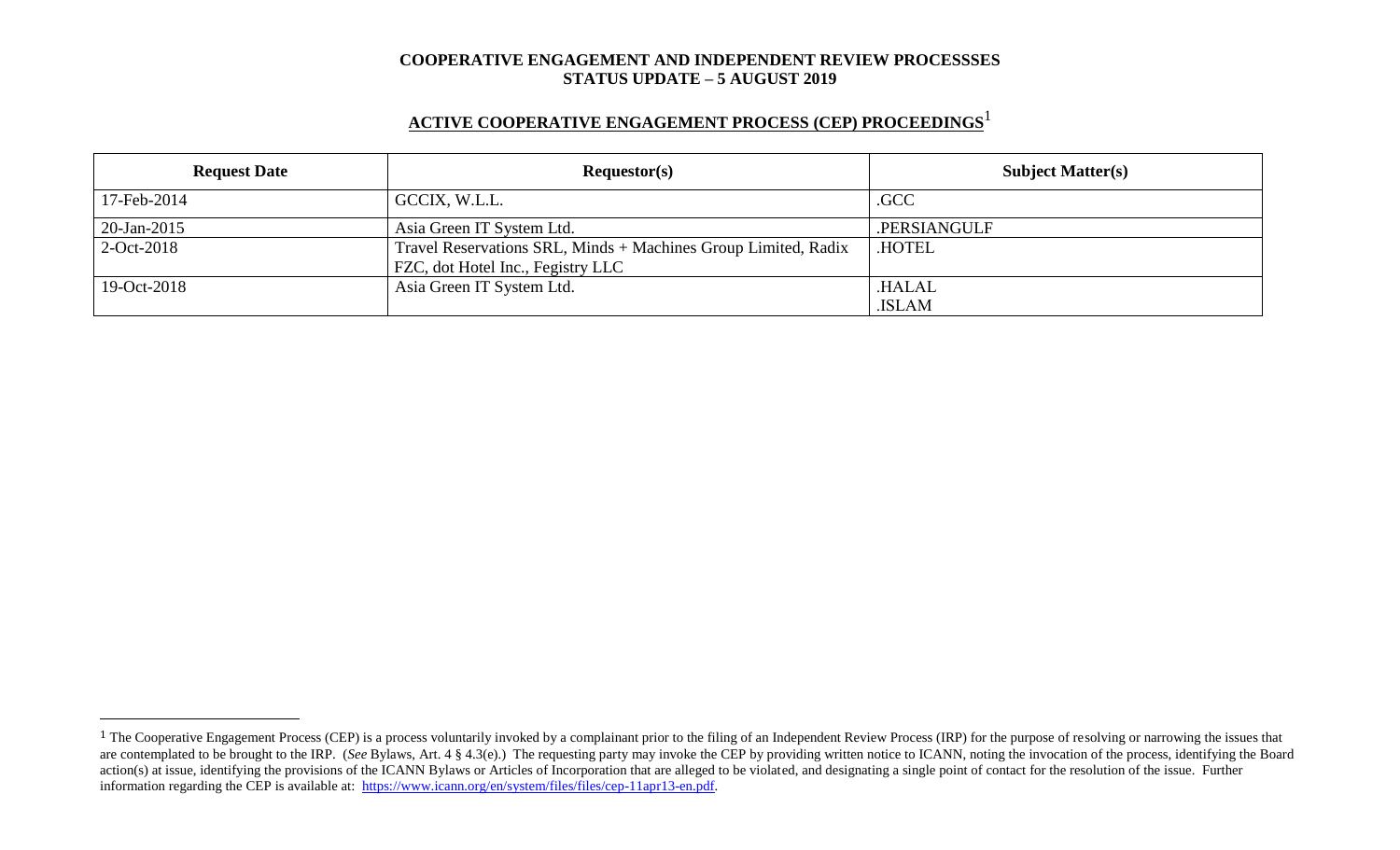## **RECENTLY CLOSED COOPERATIVE ENGAGEMENT PROCESS (CEP) PROCEEDINGS**

| <b>Request Date(s)</b> | <b>Requestor(s)</b> | <b>Subject Matter</b> | <b>IRP Filing Deadline</b> |
|------------------------|---------------------|-----------------------|----------------------------|
| 6-Oct-2017             | dotgay LLC          | .GAY                  | N/A (Withdrawn)            |
| 7-Nov-2017             |                     |                       |                            |
| $1-Aug-2018$           |                     |                       |                            |
| $14-Sep-2016$          | DotMusic Limited    | .MUSIC                | $N/A$ (Withdrawn)          |
| 6-Oct-2017             |                     |                       |                            |
| 7-Nov-2017             |                     |                       |                            |
| $1-Aug-2018$           |                     |                       |                            |
| 15-Feb-2019            | DotKids Foundation  | .KIDS                 | $N/A$ (Withdrawn)          |

 $\overline{a}$ 

<sup>&</sup>lt;sup>2</sup> The CEP process provides that "[i]f ICANN and the requestor have not agreed to a resolution of the issues upon the conclusion of the cooperative engagement process, or if issues remain for a request for independent review, the requestor's time to file a request for independent review designated in the Bylaws shall be extended for each day of the cooperative engagement process, but in no event, absent mutual written agreement by the parties, shall the extension be for more than fourteen (14) days." (https://www.icann.org/en/system/files/files/cep-11apr13-en.pdf)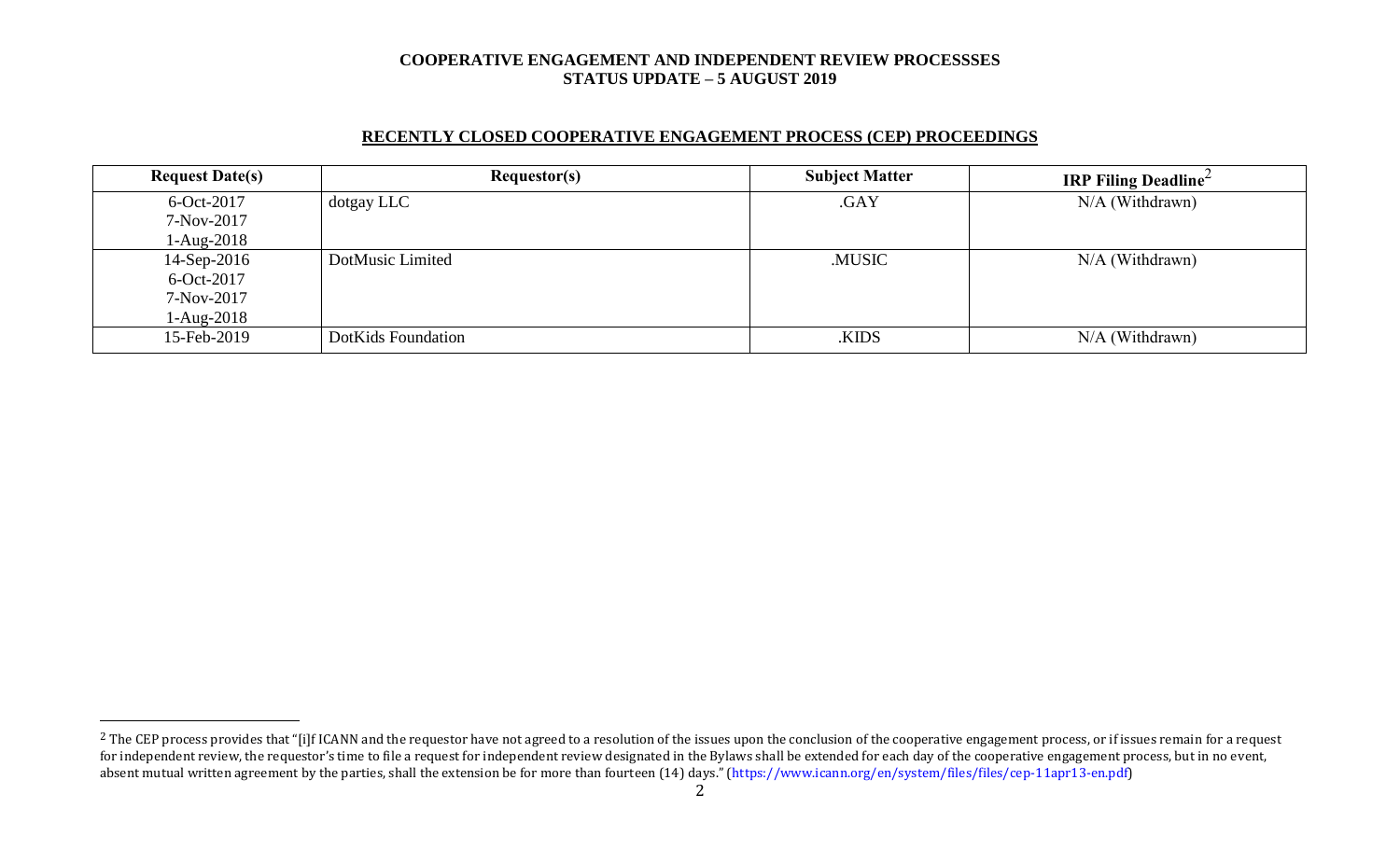| Date ICANN           | Date IRP            |                                |                       |                                                                                          |
|----------------------|---------------------|--------------------------------|-----------------------|------------------------------------------------------------------------------------------|
| <b>Received</b>      | <b>Commenced by</b> | <b>Requestor</b>               | <b>Subject Matter</b> | <b>Status</b>                                                                            |
| <b>Notice of IRP</b> | <b>ICDR</b>         |                                |                       |                                                                                          |
| 14-Nov-2018          | 26-Nov-2018         | Afilias Domains No. 3 Limited  | .WEB                  | Panel Selection: IRP commenced on 26 November 2018; two panelists have been              |
|                      |                     | https://www.icann.org/resource |                       | appointed; awaiting appointment of remaining panelist.                                   |
|                      |                     | $s/pages/irp-afilias-v-icann-$ |                       |                                                                                          |
|                      |                     | $2018 - 11 - 30 - en$          |                       | Materials: Written submissions, Declaration(s), and Scheduling Order(s) are posted here. |
|                      |                     |                                |                       |                                                                                          |
|                      |                     |                                |                       | Hearing(s): No hearings are currently scheduled.                                         |

# **ACTIVE INDEPENDENT REVIEW PROCESS (IRP) PROCEEDINGS** 3

l

<sup>&</sup>lt;sup>3</sup> IRP proceedings initiated before 1 October 2016 are subject to the Bylaws in effect before 1 October 2016: The Independent Review Process (IRP) is a process by which any person materially affected by a decision or action by the Board that he or she asserts is inconsistent with the Articles of Incorporation or Bylaws may submit a request for independent review of that decision or action. (See Bylaws, Art. IV, § 3.) In order to be materially affected, the person must suffer injury or harm that is directly and causally connected to the Board's alleged violation of the Bylaws or the Articles of Incorporation, and not as a result of third parties acting in line with the Board's action. Further information regarding the IRP is available at: [https://www.icann.org/resources/pages/mechanisms-2014-03-20-en.](https://www.icann.org/resources/pages/mechanisms-2014-03-20-en)

IRP proceedings initiated on or after 1 October 2016 are subject to the Bylaws in effect as of 1 October 2016: The IRP is intended to hear and resolve Disputes for the following purposes: (i) ensure that ICANN does not exceed the scope of its Mission and otherwise complies with its Articles of Incorporation and Bylaws; (ii) empower the global Internet community and Claimants to enforce compliance with the Articles of Incorporation and Bylaws through meaningful, affordable and accessible expert review of Covered Actions (as defined in § 4.3(b)(i)); (iii) ensure that ICANN is accountable to the global Internet community and Claimants; (iv) address claims that ICANN has failed to enforce its rights under the IANA Naming Function Contract (as defined in Section 16.3(a)); (v) provide a mechanism by which direct customers of the IANA naming functions may seek resolution of PTI (as defined in Section 16.1) service complaints that are not resolved through mediation; (vi) reduce Disputes by creating precedent to guide and inform the Board, Officers (as defined in Section 15.1), Staff members, Supporting Organizations, Advisory Committees, and the global Internet community in connection with policy development and implementation; (vii) secure the accessible, transparent, efficient, consistent, coherent, and just resolution of Disputes; (viii) lead to binding, final resolutions consistent with international arbitration norms that are enforceable in any co with proper jurisdiction; and (ix) provide a mechanism for the resolution of Disputes, as an alternative to legal action in the civil courts of the United States or other jurisdictions. (*See* Bylaws, Art. 4, § 4.3)